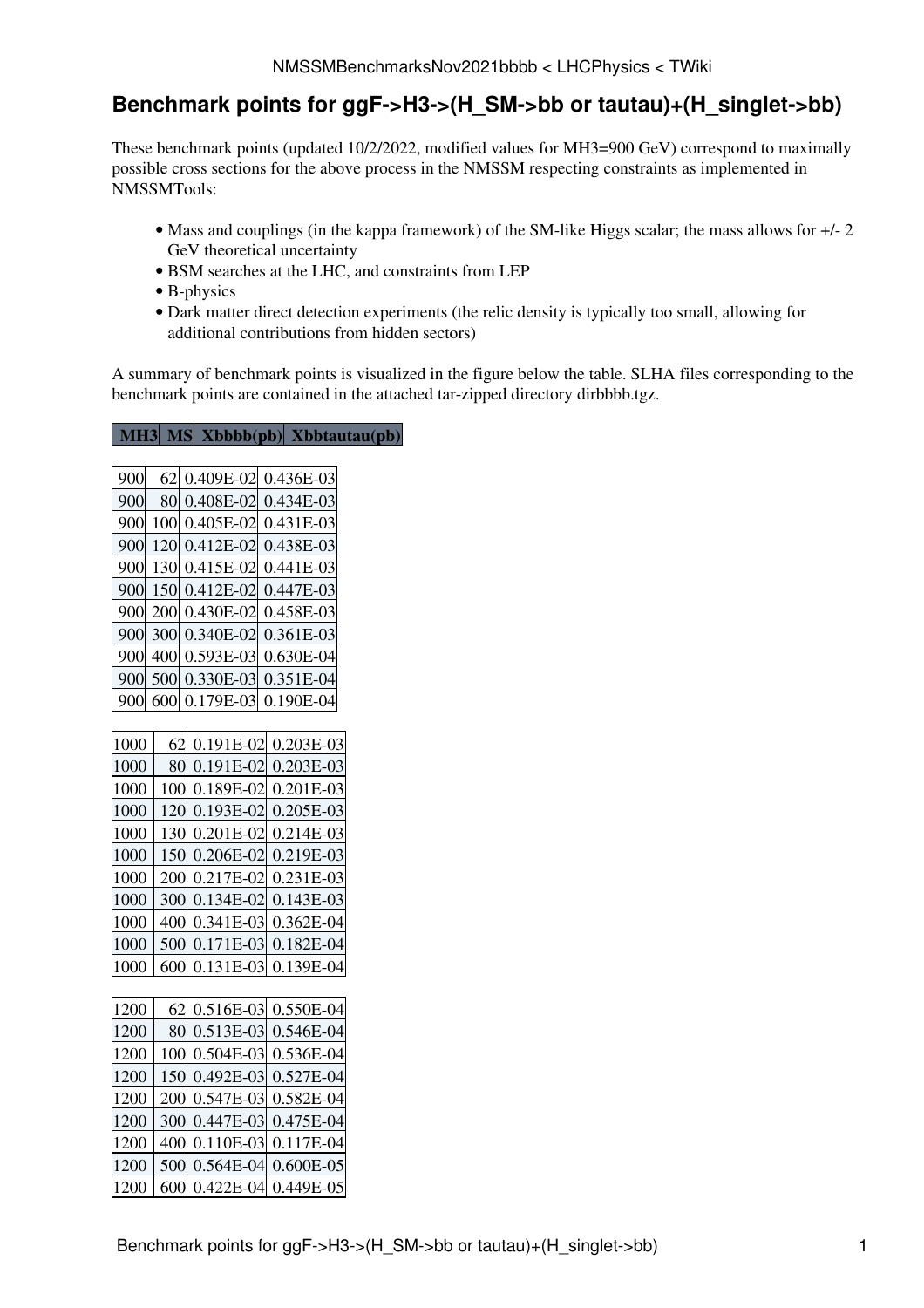| 1400 | 62  | $0.161E-03$ | 0.171E-04 |
|------|-----|-------------|-----------|
| 1400 | 80  | 0.168E-03   | 0.179E-04 |
| 1400 | 100 | 0.154E-03   | 0.165E-04 |
| 1400 | 120 | 0.153E-03   | 0.163E-04 |
| 1400 | 130 | $0.152E-03$ | 0.163E-04 |
| 1400 | 150 | 0.156E-03   | 0.166E-04 |
| 1400 | 200 | 0.140E-03   | 0.149E-04 |
| 1400 | 300 | 0.129E-03   | 0.137E-04 |
| 1400 | 400 | 0.410E-04   | 0.436E-05 |
| 1400 | 500 | $0.214E-04$ | 0.228E-05 |
| 1400 | 600 | 0.161E-04   | 0.171E-05 |
|      |     |             |           |
| 1600 | 62  | $0.480E-04$ | 0.512E-05 |
| 1600 | 80  | 0.473E-04   | 0.504E-05 |
| 1600 | 100 | 0.439E-04   | 0.467E-05 |
| 1600 | 150 | 0.432E-04   | 0.459E-05 |
| 1600 | 200 | 0.448E-04   | 0.477E-05 |
| 1600 | 300 | 0.312E-04   | 0.331E-05 |
| 1600 | 400 | 0.128E-04   | 0.136E-05 |
| 1600 | 500 | 0.639E-05   | 0.679E-06 |
| 1600 | 600 | 0.469E-05   | 0.499E-06 |
|      |     |             |           |
| 1800 | 62  | 0.169E-04   | 0.180E-05 |
| 1800 | 80  | 0.168E-04   | 0.179E-05 |
| 1800 | 100 | 0.165E-04   | 0.176E-05 |
| 1800 | 150 | 0.150E-04   | 0.160E-05 |
| 1800 | 200 | $0.154E-04$ | 0.164E-05 |
| 1800 | 300 | 0.820E-05   | 0.872E-06 |
| 1800 | 400 | 0.469E-05   | 0.498E-06 |
| 1800 | 500 | 0.254E-05   | 0.270E-06 |
| 1800 | 600 | 0.187E-05   | 0.199E-06 |
|      |     |             |           |
| 2000 | 62  | 0.661E-05   | 0.703E-06 |
| 2000 | 80  | 0.659E-05   | 0.700E-06 |
| 2000 | 100 | $0.662E-05$ | 0.704E-06 |
| 2000 | 150 | 0.653E-05   | 0.695E-06 |
| 2000 | 200 | 0.637E-05   | 0.678E-06 |
| 2000 | 300 | 0.283E-05   | 0.301E-06 |
| 2000 | 400 | 0.191E-05   | 0.203E-06 |
| 2000 | 500 | 0.123E-05   | 0.130E-06 |
| 2000 | 600 | 0.106E-05   | 0.113E-06 |
|      |     |             |           |
| 2500 | 62  | 0.555E-06   | 0.591E-07 |
| 2500 | 80  | 0.587E-06   | 0.625E-07 |
| 2500 | 100 | 0.594E-06   | 0.632E-07 |
| 2500 | 150 | $0.613E-06$ | 0.653E-07 |
| 2500 | 200 | 0.664E-06   | 0.707E-07 |
| 2500 | 300 | 0.524E-06   | 0.558E-07 |
| 2500 | 400 | 0.384E-06   | 0.408E-07 |
| 2500 | 500 | 0.235E-06   | 0.250E-07 |
|      |     |             |           |